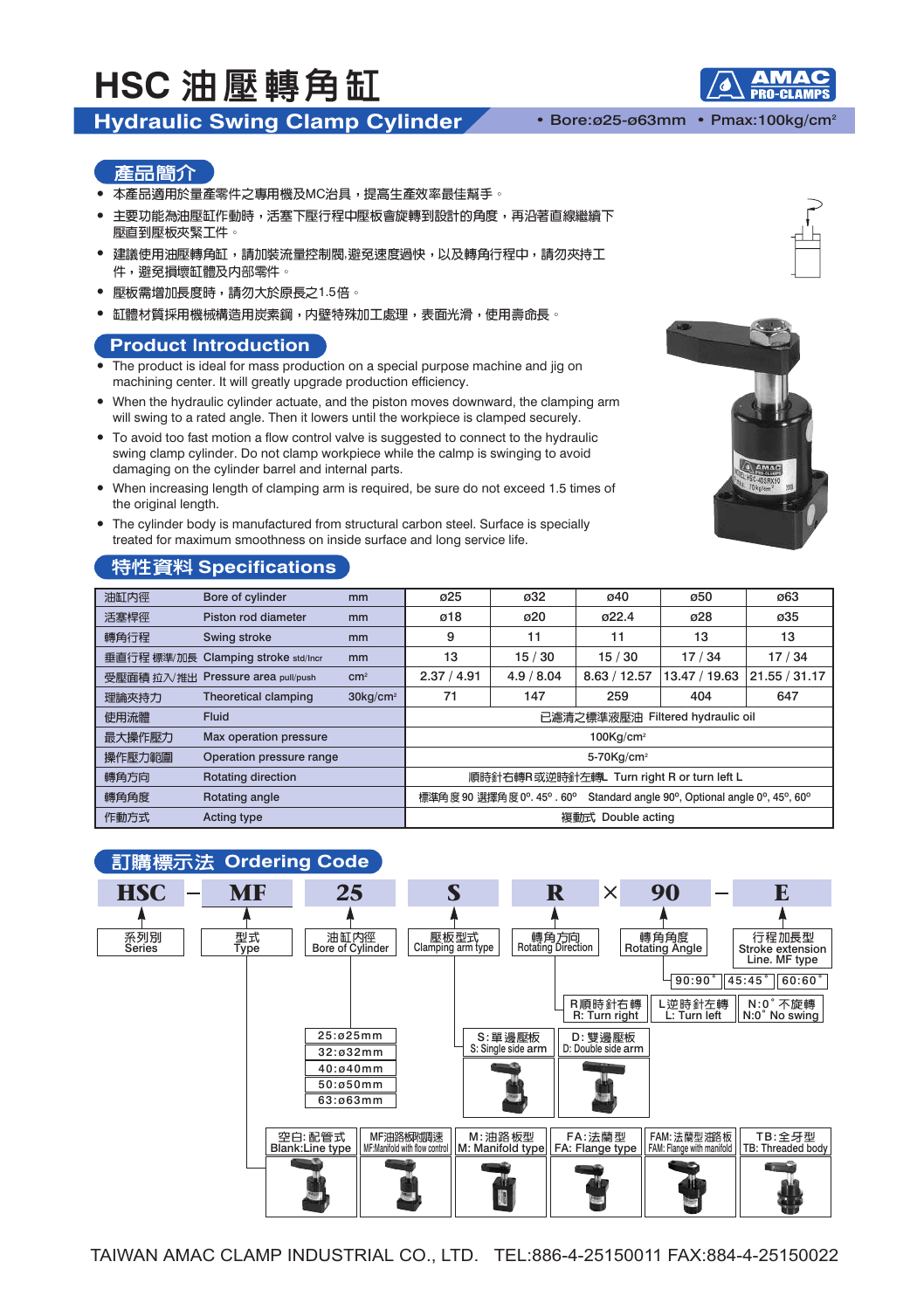



**Hydraulic Swing Clamp Cylinder** • Bore:ø25-ø63mm • Pmax:100kg/cm<sup>2</sup>







 $\oplus$ 

O

壓板鎖緊操作方式





壓板拆卸操作方式 **Clamping Arm Removing Methods**

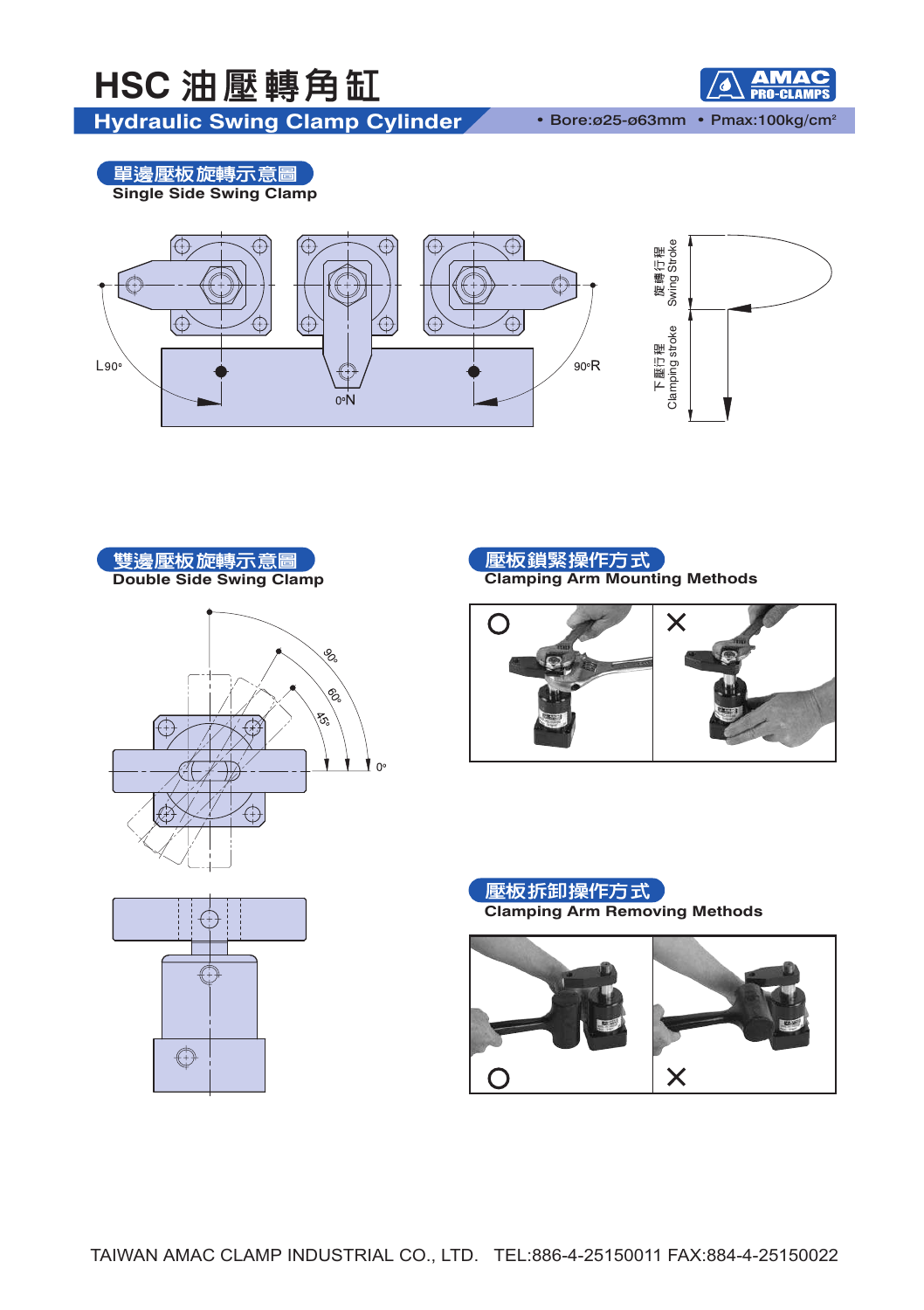**Hydraulic Swing Clamp Cylinder** • Bore:ø25-ø63mm • Pmax:100kg/cm<sup>2</sup>





### **Dimensional table**

UNIT:mm

| <b>MODEL</b><br><b>ITEM</b> | <b>HSC-25</b> | <b>HSC-32</b>         |          |              | <b>HSC-40</b>  |                     | <b>HSC-50</b>  |                   | <b>HSC-63</b>  |  |
|-----------------------------|---------------|-----------------------|----------|--------------|----------------|---------------------|----------------|-------------------|----------------|--|
| ST:Swing/Clamping           | 22:9/13       | 26:11/15              | 41:11/30 | 26:11/15     | 41:11/30       | $30:13/17$ 47:13/34 |                | 30:13/17 47:13/34 |                |  |
| A <sub>1</sub>              | 101           | 115                   | 145      | 120          | 150            | 134                 | 168            | 139               | 173            |  |
| A2                          | (124)         | (140)                 | (170)    | (148)        | (178)          | (166)               | (200)          | (175)             | (209)          |  |
| A <sub>3</sub>              | 120           | 137.2                 | 167.2    | 142.2        | 172.2          | 159.4               | 193.4          | 170.8             | 204.8          |  |
| $\mathbf B$                 | 76            | 85                    | 100      | 90           | 105            | 100                 | 117            | 105               | 122            |  |
| $\mathbf C$                 | 27            |                       | 30       |              | 30             | 34                  |                | 34                |                |  |
| D <sub>1</sub>              | 15            |                       | 17       |              | 18             | 20                  |                | 23                |                |  |
| D <sub>2</sub>              | 27            |                       | 31       |              | 31             | 37                  |                | 48                |                |  |
| D <sub>3</sub>              | $\Box$ 19     | $\square$ 22.2        |          |              | $\square$ 22.2 |                     | $\square$ 25.4 |                   | $\square$ 31.8 |  |
| E1                          | M10x1.5       | M10 x 1.5             |          | M10 x 1.5    |                | M12 x 1.75          |                | M16 x 2.0         |                |  |
| E2                          | ø8            | ø8                    |          | ø10          |                | Ø12                 |                | $\varnothing$ 15  |                |  |
| E <sub>3</sub>              | M14 x1 5      | M <sub>16</sub> x 1.5 |          | M18 x 1.5    |                | M20 x 1.5           |                | M26 x 1.5         |                |  |
| F                           | 10            | 10                    |          | 10           |                |                     | 12             |                   | 15             |  |
| G <sub>1</sub>              | 50            | 55                    |          | 60           |                | 65                  |                |                   | 75             |  |
| G <sub>2</sub>              | 140           | 160                   |          | 160          |                | 180                 |                | 200               |                |  |
| н                           | 9             | 10                    |          | 10           |                | 12                  |                | 15                |                |  |
| øl                          | ø46           | ø50                   |          | ø54          |                | ø66                 |                | ø80               |                |  |
| J                           | 52            | 56                    |          | 63           |                | 72                  |                | 88                |                |  |
| K                           | 40            | 44                    |          | 48           |                | 57                  |                | 70                |                |  |
| Г                           | 06.8          | 06.8                  |          | ø9           |                | ø9                  |                | ø11               |                |  |
| M                           | <b>PT1/8</b>  | PT1/8                 |          | <b>PT1/8</b> |                | PT1/4               |                | PT1/4             |                |  |
| N <sub>1</sub>              | 8             | 10                    |          | 12           |                | 15                  |                | 17                |                |  |
| N <sub>2</sub>              | 17            | 19                    |          | 19           |                | 21.5                |                | 22                |                |  |
| N3                          | 46            | 52                    | 67       | 57           | 72             | 63.5                | 80.5           | 68                | 85             |  |

 $\circledA$  $(B)$ 

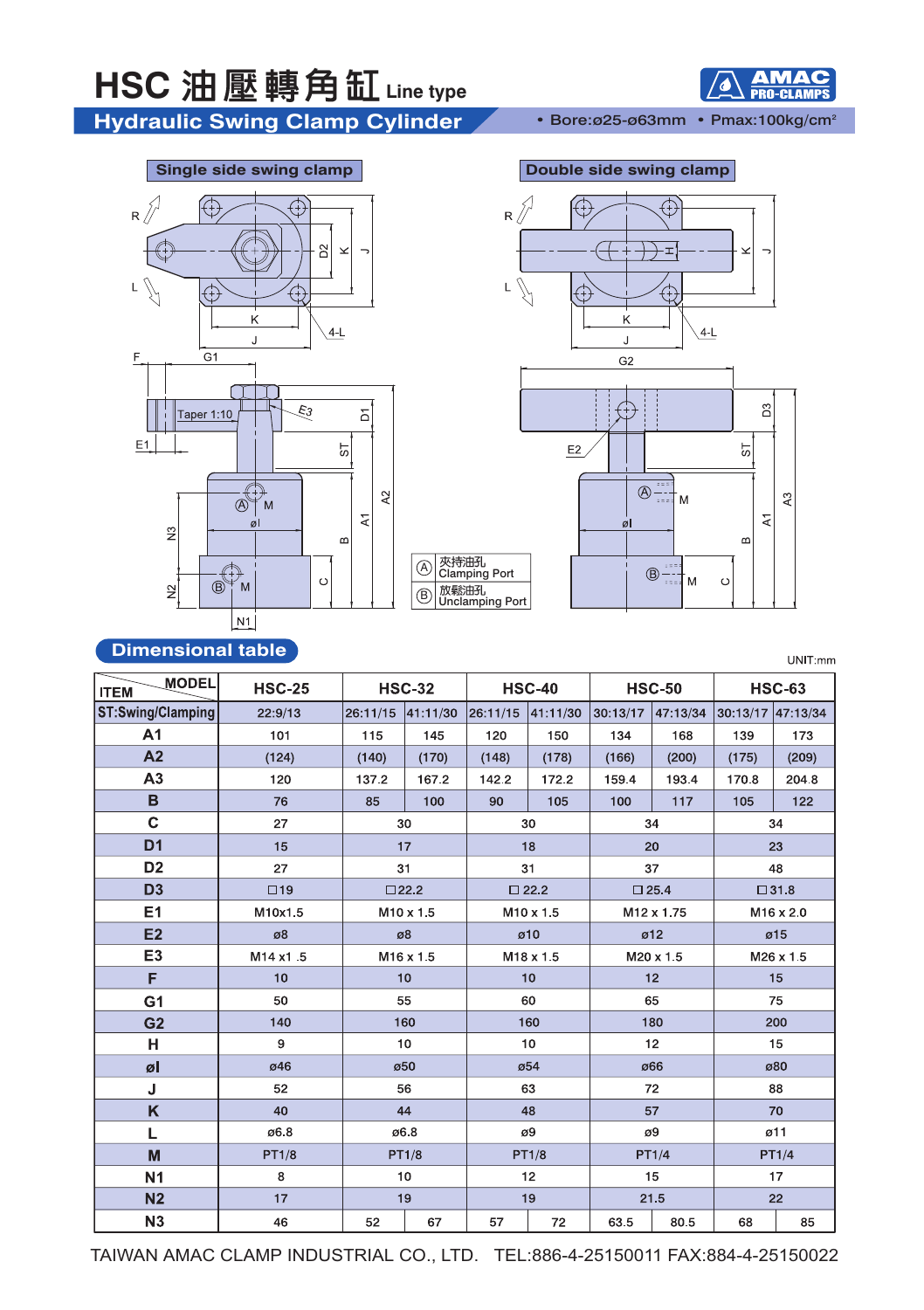**Hydraulic Swing Clamp Cylinder MF** • Bore:ø25-ø63mm • Pmax:100kg/cm<sup>2</sup>

л Д  $\overline{C}$ 









### **Dimensional table**

UNIT:mm

| <b>MODEL</b><br><b>ITEM</b> | HSC-MF25         | HSC-MF32              |          | HSC-MF40              |          | HSC-MF50       |          | HSC-MF63              |           |  |
|-----------------------------|------------------|-----------------------|----------|-----------------------|----------|----------------|----------|-----------------------|-----------|--|
| ST:Swing/Clamping           | 22:9/13          | 26:11/15              | 41:11/30 | 26:11/15              | 41:11/30 | 30:13/17       | 47:13/34 | 30:13/17              | 47:13/34  |  |
| A <sub>1</sub>              | 101              | 115                   | 145      | 120                   | 150      | 134            | 168      | 139                   | 173       |  |
| A2                          | (124)            | (140)                 | (170)    | (148)                 | (178)    | (166)          | (200)    | (175)                 | (209)     |  |
| A3                          | 120              | 137.2                 | 167.2    | 142.2                 | 172.2    | 159.4          | 193.4    | 170.8                 | 204.8     |  |
| $\mathbf B$                 | 76               | 85                    | 100      | 90                    | 105      | 100            | 117      | 105                   | 122       |  |
| $\mathbf C$                 | 22               | 25                    |          | 25                    |          | 30             |          | 30                    |           |  |
| D <sub>1</sub>              | 15               | 17                    |          | 18                    |          | 20             |          | 23                    |           |  |
| D <sub>2</sub>              | 27               | 31                    |          | 31                    |          | 37             |          | 48                    |           |  |
| D <sub>3</sub>              | $\Box$ 19        | $\square$ 22.2        |          | $\square$ 22.2        |          | $\square$ 25.4 |          | $\square$ 31.8        |           |  |
| E1                          | M10 x 1.5        | M <sub>10</sub> x 1.5 |          | M <sub>10</sub> x 1.5 |          | M12 x 1.75     |          | M <sub>16</sub> x 2.0 |           |  |
| E2                          | ø8               | ø8                    |          | ø10                   |          | Ø12            |          | ø15                   |           |  |
| E <sub>3</sub>              | $M14 \times 1.5$ | M <sub>16</sub> x 1.5 |          | M18 x 1.5             |          | M20 x 1.5      |          |                       | M26 x 1.5 |  |
| F                           | 10               | 10                    |          | 10                    |          | 12             |          | 15                    |           |  |
| G <sub>1</sub>              | 50               | 55                    |          | 60                    |          | 65             |          | 75                    |           |  |
| G <sub>2</sub>              | 140              | 160                   |          | 160                   |          | 180            |          | 200                   |           |  |
| н                           | 9                | 10                    |          | 10 <sup>°</sup>       |          | 12             |          | 15                    |           |  |
| øl                          | ø46              | ø50                   |          | ø54                   |          | ø66            |          | ø80                   |           |  |
| J                           | 55               | 57                    |          | 63                    |          | 72             |          | 88                    |           |  |
| $\mathsf{K}$                | 42               | 44                    |          | 48                    |          | 57             |          | 70                    |           |  |
| L                           | 06.8             | 06.8                  |          | ø9                    |          | ø9             |          | ø11                   |           |  |
| M                           | 19               | 21                    |          | 23                    |          | 28             |          | 32                    |           |  |
| O-Ring                      | P7               | P7                    |          | P <sub>9</sub>        |          | P <sub>9</sub> |          | P <sub>9</sub>        |           |  |

 $(B)$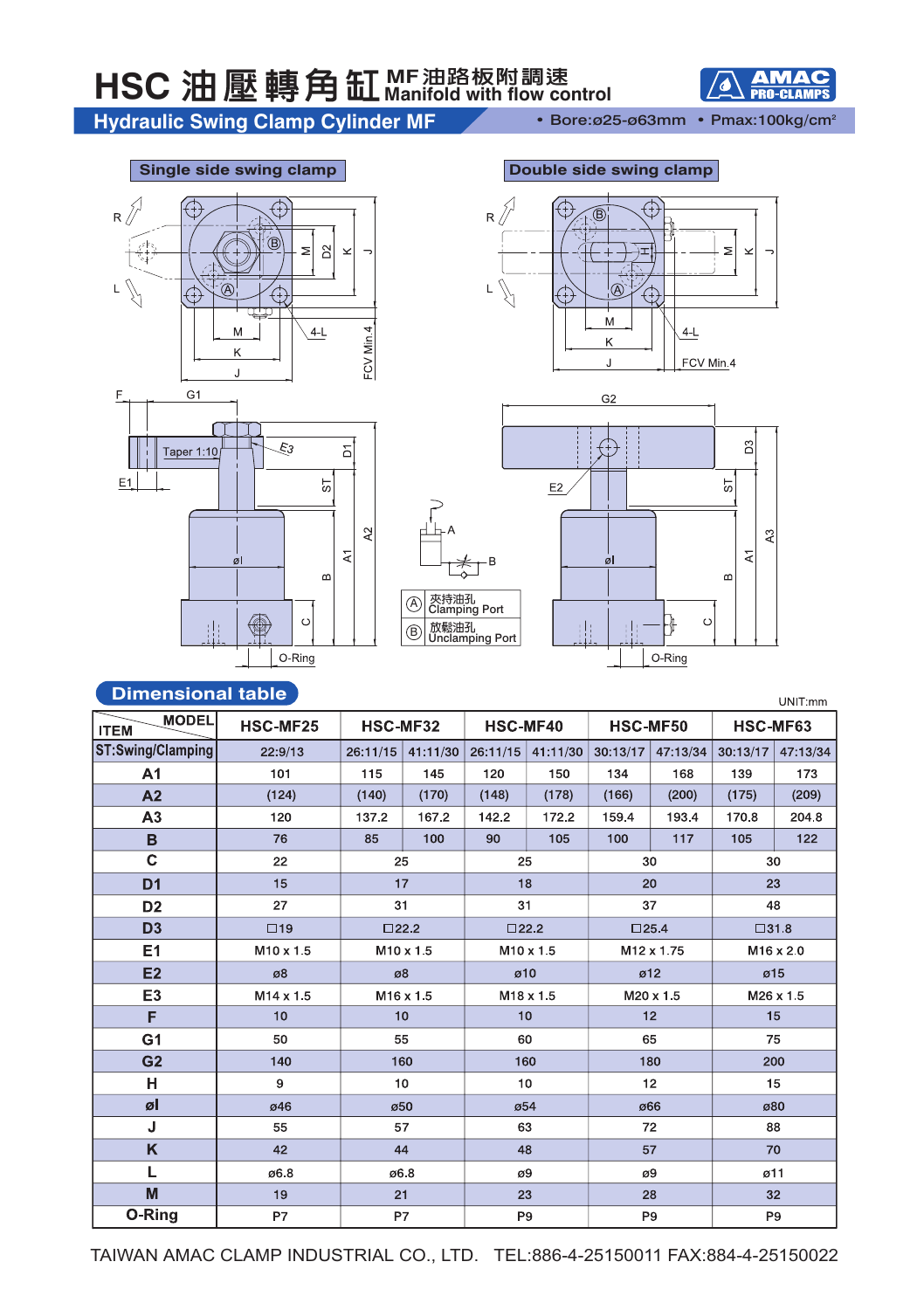**Hydraulic Swing Clamp Cylinder** • Bore:ø25-ø50mm • Pmax:100kg/cm<sup>2</sup>







#### **Single side swing clamp Double side swing clamp**





#### |夾持油孔<br>|Clamping Port Unclamping Port  $\circledA$  $\circledB$

**Dimensional table**

UNIT:mm

| <b>MODEL</b><br><b>ITEM</b> | <b>HSC-M25</b>     | <b>HSC-M32</b>    | <b>HSC-M40</b> | <b>HSC-M50</b> |
|-----------------------------|--------------------|-------------------|----------------|----------------|
| <b>ST:Swing/Clamping</b>    | 22:9/13            | 26:11/15          | 26:11/15       | 30:13/17       |
| A <sub>1</sub>              | 101                | 115               | 120            | 134            |
| A2                          | (124)              | (140)             | (148)          | (166)          |
| A <sub>3</sub>              | 120                | 137.2             | 142.2          | 159.4          |
| B                           | 76                 | 85                | 90             | 100            |
| C <sub>1</sub>              | 15                 | 17                | 18             | 20             |
| C <sub>2</sub>              | 27                 | 31                | 31             | 37             |
| D                           | $\square$ 19       | $\square$ 22.2    | $\square$ 22.2 | $\square$ 25.4 |
| E1                          | M10x1.5            | M10x1.5           | M10x1.5        | M12x1.75       |
| E2                          | ø8                 | ø8                | ø10            | ø12            |
| E3                          | M14 x 1.5          | M16 x 1.5         | M18 x 1.5      | M20 x 1.5      |
| F                           | $10$               | 10                | 10             | 12             |
| G <sub>1</sub>              | 50                 | 55                | 60             | 65             |
| G <sub>2</sub>              | 140                | 160               | 160            | 180            |
| H                           | 9                  | 10                | 10             | 12             |
| J                           | 55                 | 57                | 69             | 75             |
| K                           | 42                 | 44                | 52             | 58             |
| L                           | ø6.8-ø10.5 x 6.5D. | 06.8-010.5 x 6.5D | ø9-ø14 x 9D.   | ø9-ø14 x 9D.   |
| M                           | 18                 | 22                | 26             | 32             |
| N                           | 20                 | 22                | 26             | 30             |
| <b>O-Ring</b>               | <b>P7</b>          | <b>P7</b>         | P <sub>8</sub> | P <sub>8</sub> |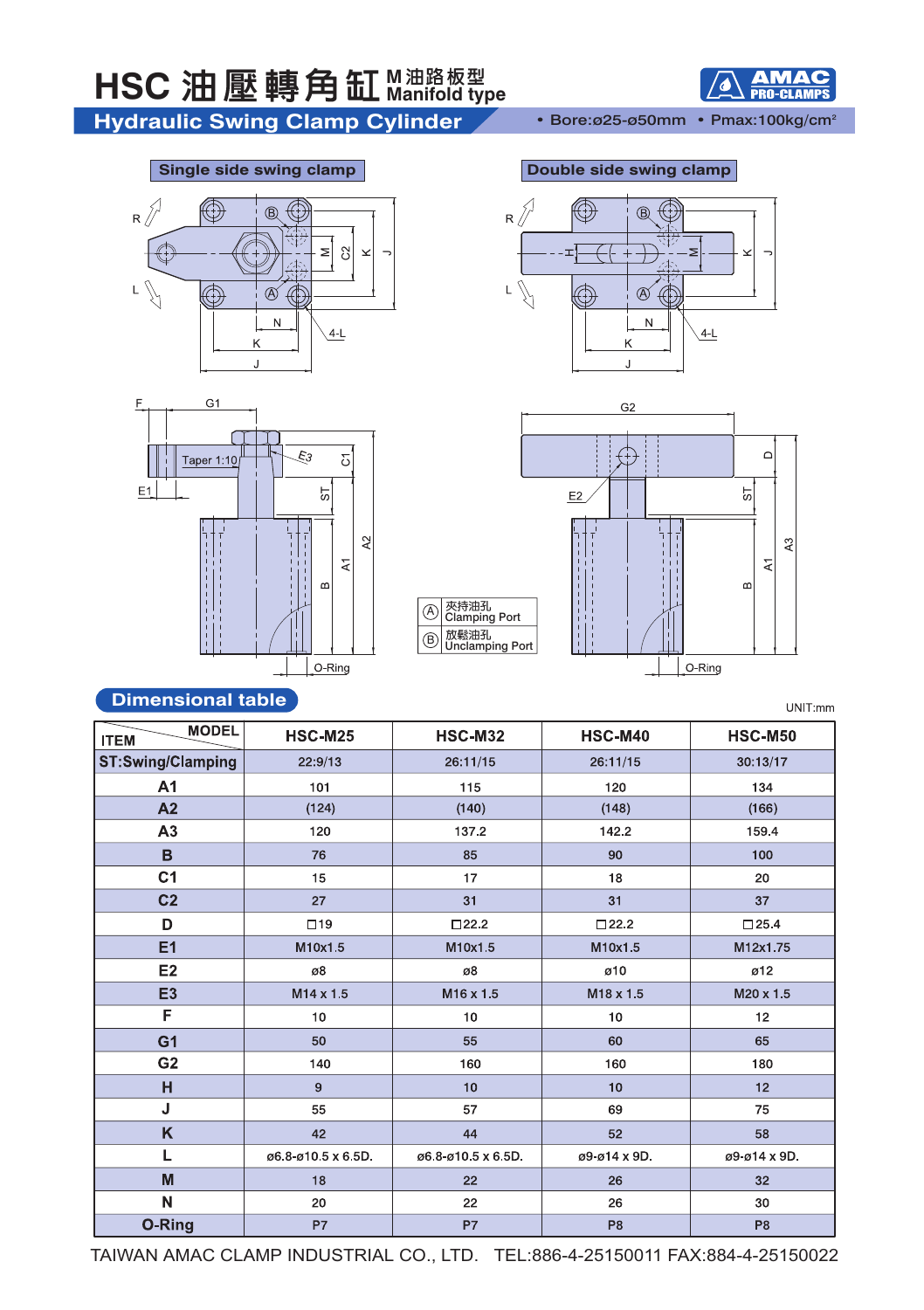# **HSC 油壓轉角缸**Flange type / Threaded body



्लि

**Hydraulic Swing Clamp Cylinder FA.TB** • Bore:ø25-ø63mm • Pmax:100kg/cm<sup>2</sup>





∑∯∱≖



#### **Dimensional table**

UNIT:mm **MODEL** HSC-FA25 HSC-FA32 HSC-FA40 HSC-FA50 HSC-FA63 **ITEM** HSC-TB50 HSC-TB25 HSC-TB32 HSC-TB40 **ST:Swing/Claming**  $22:9/13$  $26:11/15$  $26:11/15$  $30:13/17$  $30:13/17$  $A<sub>1</sub>$ 101 115 120 134 139  $\overline{A2}$  $(166)$  $(175)$  $(124)$  $(140)$  $(148)$  $A<sub>3</sub>$ 120 137.2 142.2 159.4 170.8  $\overline{B}$ 85 100 105 76 90  $C<sub>1</sub>$  $22$ 25 25 30 30  $\overline{C2}$  $\equiv$  $12$  $12$  $15$  $15$  $D<sub>1</sub>$ 15  $17$ 18  $20$ 23 D<sub>2</sub> 27  $31$  $31$ 37 48 D<sub>3</sub>  $\Box$ 19  $\square$ 22.2  $\square$ 22.2  $\square$ 25.4  $\square$ 31.8  $F<sub>1</sub>$ M10 x 1.5 M10 x 1.5 M10 x 1.5 M12 x 1.75 M16 x 2.0  $E2$  $\sigma$ 8  $\sigma$ 10 ø12  $\varnothing$ 15 ø8 E<sub>3</sub> M14 x 1.5 M16 x 1.5 M18 x 1.5 M20 x 1.5 M26 x 1.5 F  $10$  $10$  $10$  $12$ 15  $G<sub>1</sub>$ 50 55 60 65 75  $G<sub>2</sub>$ 140 160 160 180 200  $H$  $\mathbf{9}$  $10$  $10$  $12$  $15$ øl1 ø45 ø58 ø68 ø81 ø50 øl<sub>2</sub>  $\equiv$ M45 x 1.5 M50 x 1.5 M55x1.5 M65x1.5 J 75 53 57 69 90 K 40 52 70 44 58 L 068-010.5 x 6.5D. 06.8-010.5 x 6.5D. ø9-ø14 x 9D. ø9-ø14 x 9D. ø11-ø17 x 11D.  $M<sub>1</sub>$  $PT1/4$ PT1/4  $PT1/4$  $PT1/4$  $PT1/4$  $M<sub>2</sub>$  $PT1/8$  $PT1/8$  $PT1/8$  $PT1/8$  $\equiv$ N 28 32 40 50 63 T1x2PCS  $10$  $11$  $11$  $12$  $T<sub>2</sub>$ ø65 ø70 ø75 ø85  $\frac{1}{2}$